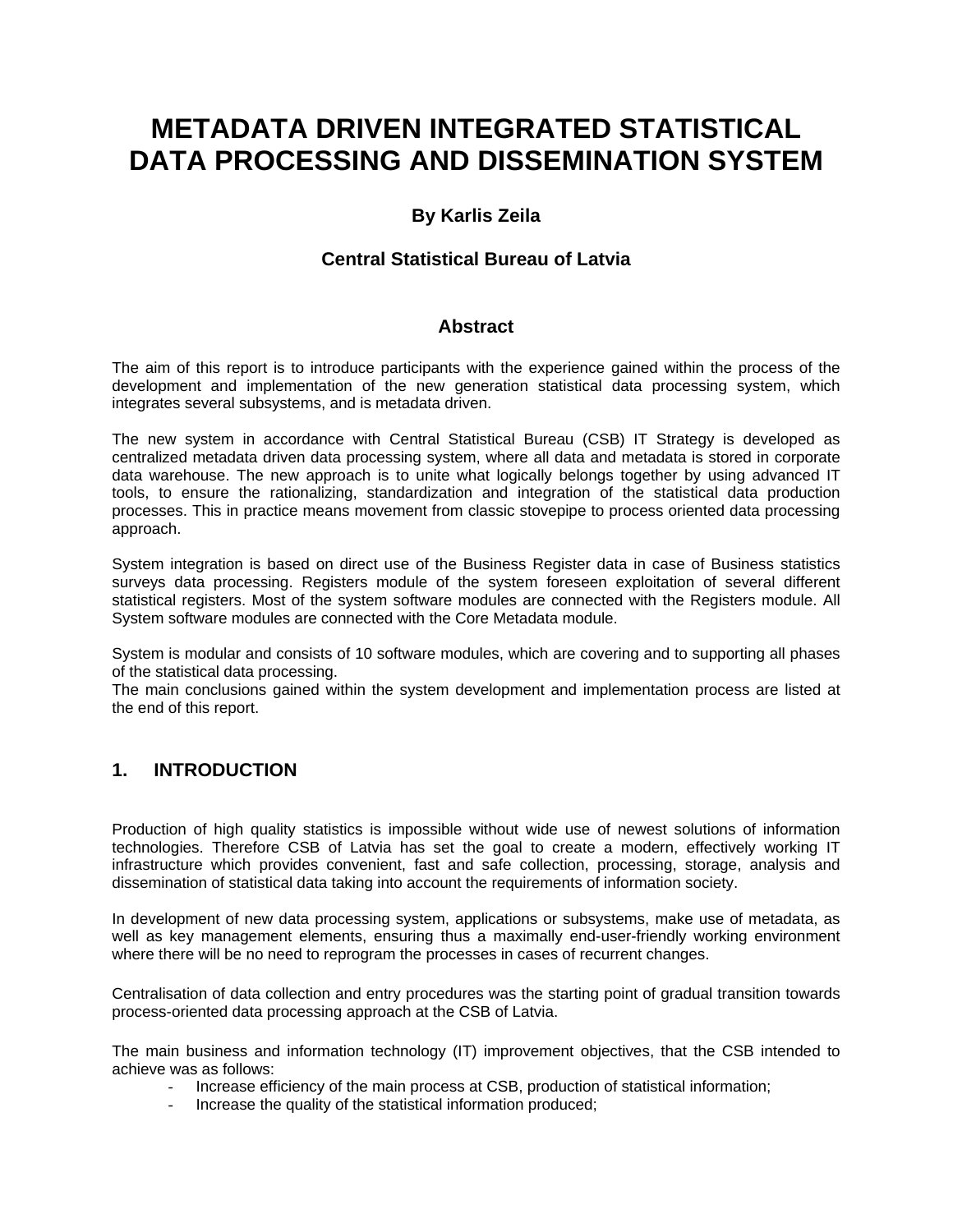- Improve processes of statistical data analysis;
- Modernise and increase the quality of data dissemination;
- Avoid hard code programming via standardisation of procedures and use of metadata within the statistical data processing.

# **2. TECHNICAL PLATFORMS AND USED STANDARD SOFTWARE**

The proposed system is in line with the CSB IT strategy, existing computer and network infrastructure utilized.

The Microsoft SQL Server 2000 handles system databases. All applications comply with the client/server technology model, where data processing performed mostly on server side. Client software applications are developed using Microsoft Access 2000. Other components of Microsoft Office 2000 are used as well. For multidimensional statistical data analysis is used Microsoft OLAP technology, which was tested with positive results, for example, in Statistics Netherlands.

As the tool for data dissemination was chosen product PC-AXIS developed by Statistics Sweden, which is widely used in different statistical organizations in different countries.

To date System is operating on the servers connected in asymmetric cluster consisting of:

- ProLiant DL760 with 4 (Pentium III Xeon 900 MHz) processors and 8 Gb RAM;
- **ProLiant 8000 with 2 processors (Pentium III Xeon 550 MHz) and 8 Gb RAM;**
- Storage Works RAID Array 4000 with 8 disks of 36 Gb, 10 000 rpm.

Cluster system with workstations is connected within LAN Fast Ethernet 1Gbit base 100Mbit per sec.

Types of workstations used are Pentiums II to IV with required RAM not less than 128 Mb equipped with OS MS Windows 95 (better MS W-2000) and MS Office 2000.

To date with System are working ~200 users in CSB central office and more than 60 remote workstations in regional data collection and processing centres connected on-line.

## **3. SYSTEM ARCHITECTURE**

As the result of analysis of the statistical processes and data flows within the feasibility study period it was found, that most of statistical surveys have the same main steps of data processing starting with survey design and ending with statistical data dissemination. And statistics production workflow in CSB of Latvia could be standardised on the first step for the production of Business statistics as it is shown below in the figure 1.

As the theoretical basis for system architecture was taken invited paper from Meeting on the Management of Statistical Information Technology (Geneva, Switzerland, 15-17 February 1999) "An information systems architecture for national and international statistical organizations" prepared by Mr Bo Sundgren, Statistics Sweeden.

The new system is developed as centralized system, where all data is stored in corporate data warehouse. The new approach is to unite what logically belongs together by using advanced IT tools to ensure the rationalizing, standardization and integration of the statistical data production processes.

Important task during design of the system was to foresee ways and to include necessary interfaces for data export/import to/from already developed standard statistical data processing software packages and other generalized software available on the market, which functionality was irrational to recode and include as the system component.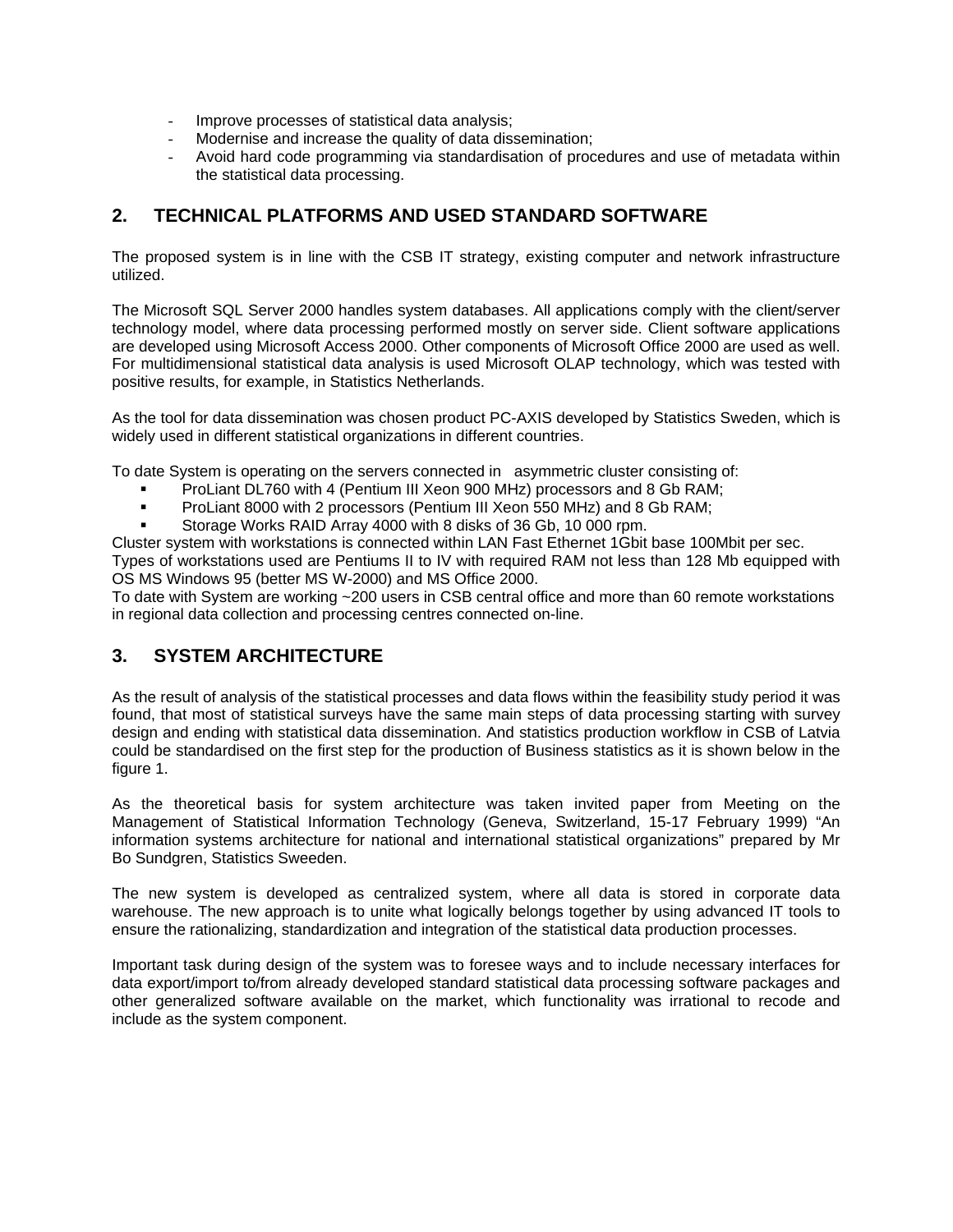

#### **Figure 1. Standardised Statistical data flow diagram**

System consists of following business application software modules, which have to cover and to support all phases of the statistical data processing:

- Core metadata base module;
- **Registers module;**
- **•** Data entry and validation module;
- **WEB based data collection module;**
- **Missing data imputation module;**
- **Data aggregation module;**
- Data analysis module;
- **Data dissemination module;**
- **User administration module.**

System architecture is represented in figure 2.

## **4. METADATA STRUCTURE AND KORE METADATA BASE MODULE**

The Core metadata base module is one of the main parts of the new system and can be considered as the core of the system. All other modules of the system use Metadata base data handled by this module.

In order to cover all concepts commonly referred to as metadata, one can define statistical metadata as: "All the information needed for and relevant to collecting, processing, disseminating, accessing, understanding, and using statistical data".

The data in the metadata base, in essence, is information about micro and macro data i.e. description of the numerical data within the statistical production process and the real world meaning of this numerical data. Also the system metadata base contain description of statistical surveys itself, their content and layout, description of validation, aggregation and reports preparation rules.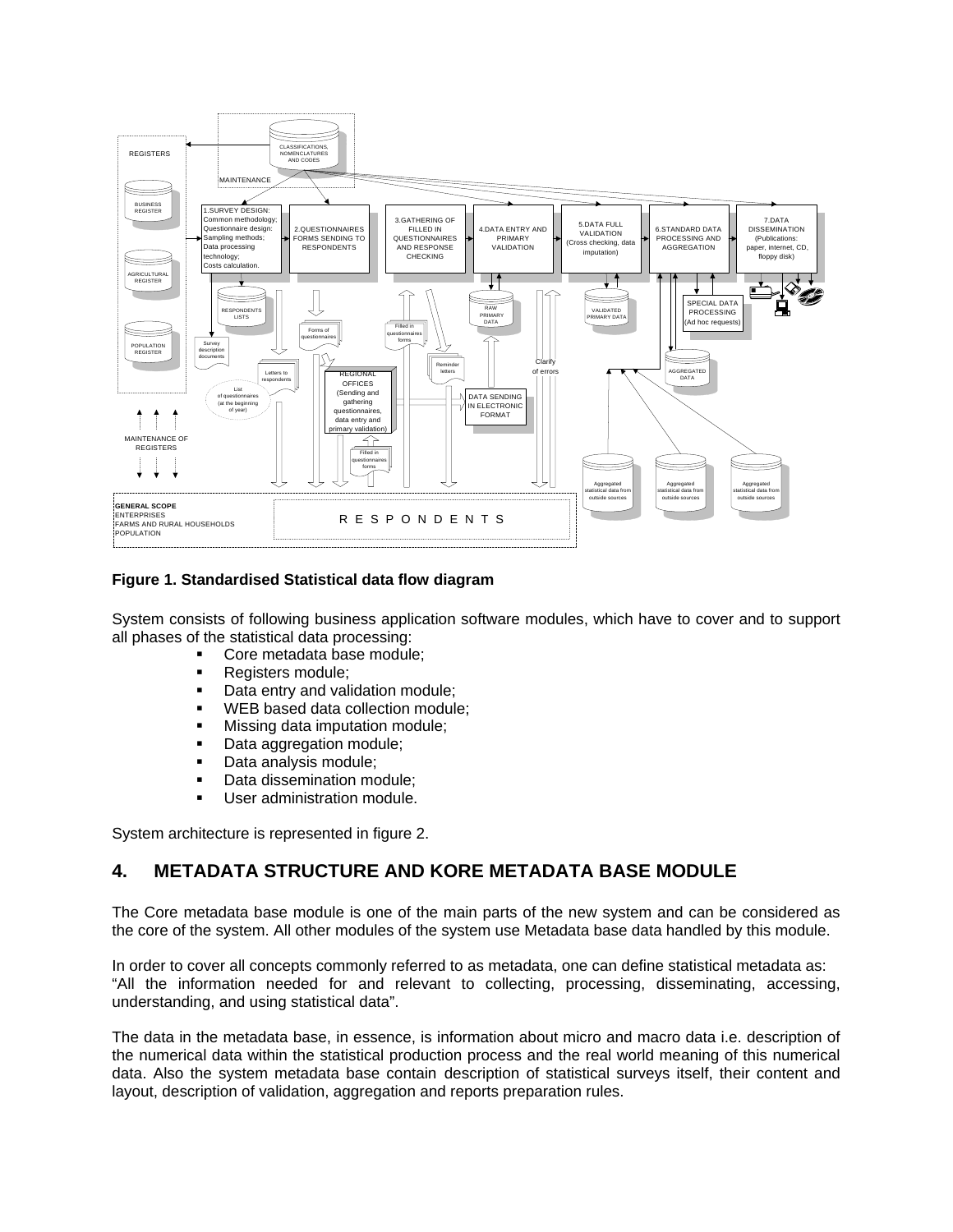

**Figure 2. System architecture** 

The system ensures that Metadata base is used as the key element for the creating universal, common, programming-free approach for different statistical surveys data processing.

*4.1. Structure of micro data (observation data) [Bo Sundgren model]* 

Objects characteristics:

$$
C_{\mathbf{O}} = \mathbf{O}(t).V(t) \tag{1}
$$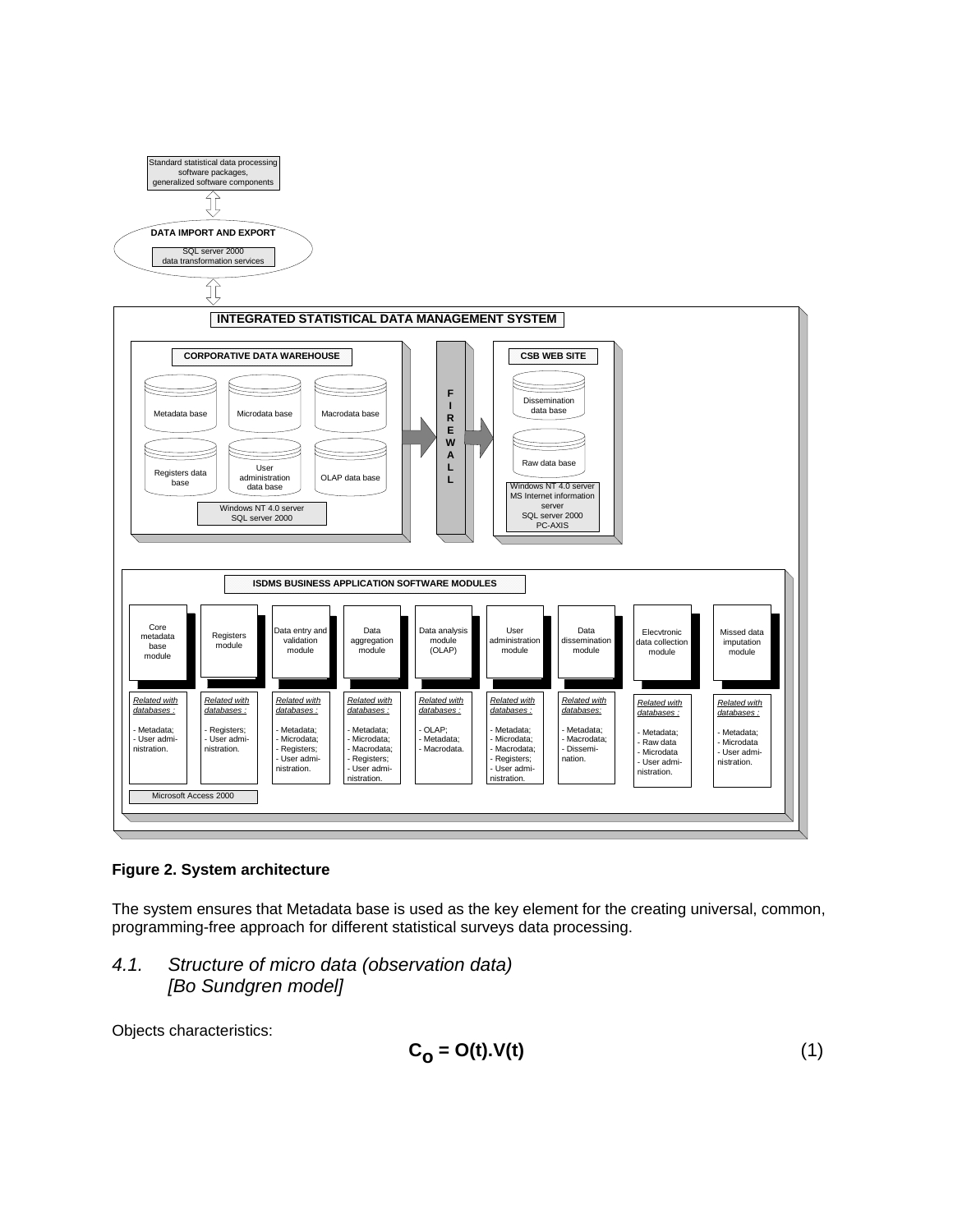where: **O** - is an object type; **V** - is a variable; **t** - is a time parameter. Every results of observations is a value of variable (data element) – **Co** 

All variable values have object (respondent) requisites added, which can be called vectors or dimensions. By analysing all the respondents' population, these dimensions are used for creating different groupings and for data aggregation.

In business statistics the following respondents requisites (vectors) for example can be added to each value of variable:

- Main kind of Activities (NACE classification);
- Kind of Ownership and Entrepreneurship (IUFIK classification)
- Regional location ( Regional classification ATVK)
- Employees group classification
- Turnover group classification.

#### *4.2 Structure of macro data (statistics)*

Macro data are the result of estimations (aggregations). The estimations are made on the basis of a set of micro data.

Statistical characteristics:

$$
C_{\mathbf{S}} = O(t).V(t).f
$$
 (2)

where: **O** and **V** - is an object characteristics; **t** - is a time parameter, **f** – is an aggregation function (sum,count,average, etc) summarizing the true values of **V(t)** for the objects in **O(t).** 

The structure for macro data is referred in metadata base to as box structure or "**alfa-beta-gamma-tau** " structure.

For data interchange **alfa** refers to the selection property of objects **(O)**, **beta** – summarized values of variables **(V)**, **gamma** – cross classifying variables, **tau** – time parameters **(t)**.

## *4.3 Structure of Surveys (questionnaires)*

New survey should be registered in the System. For each survey a questionnaire version should be created, which is valid for at least one year. If questionnaire content and/or layout do not change, then current version and it description in Metadata base is usable for next year.

Each survey contains one or more data entry tables or chapters (data matrix), which could be constant table - with fixed rows and columns number or table with variable rows or columns number.

For each chapter we have to describe rows and columns with their codes and names in the Metadata base. This information is necessary for automatic data entry application generation, data validation e.t.c.

Last step in the questionnaire content and layout description is cells formation. Cells are the smallest data unit in survey data processing. Cells are created as combination of row and column from survey version side and variable from indicators and attributes side.

As an example we could look at Retail Trade Statistics Questionnaire structure from Meta data point of view:

**General information** 

Name of Questionnaire, index, code(unique), corroboration date, Respondent (object) code, name and address; Period (year, quarter, month)

Name of chapter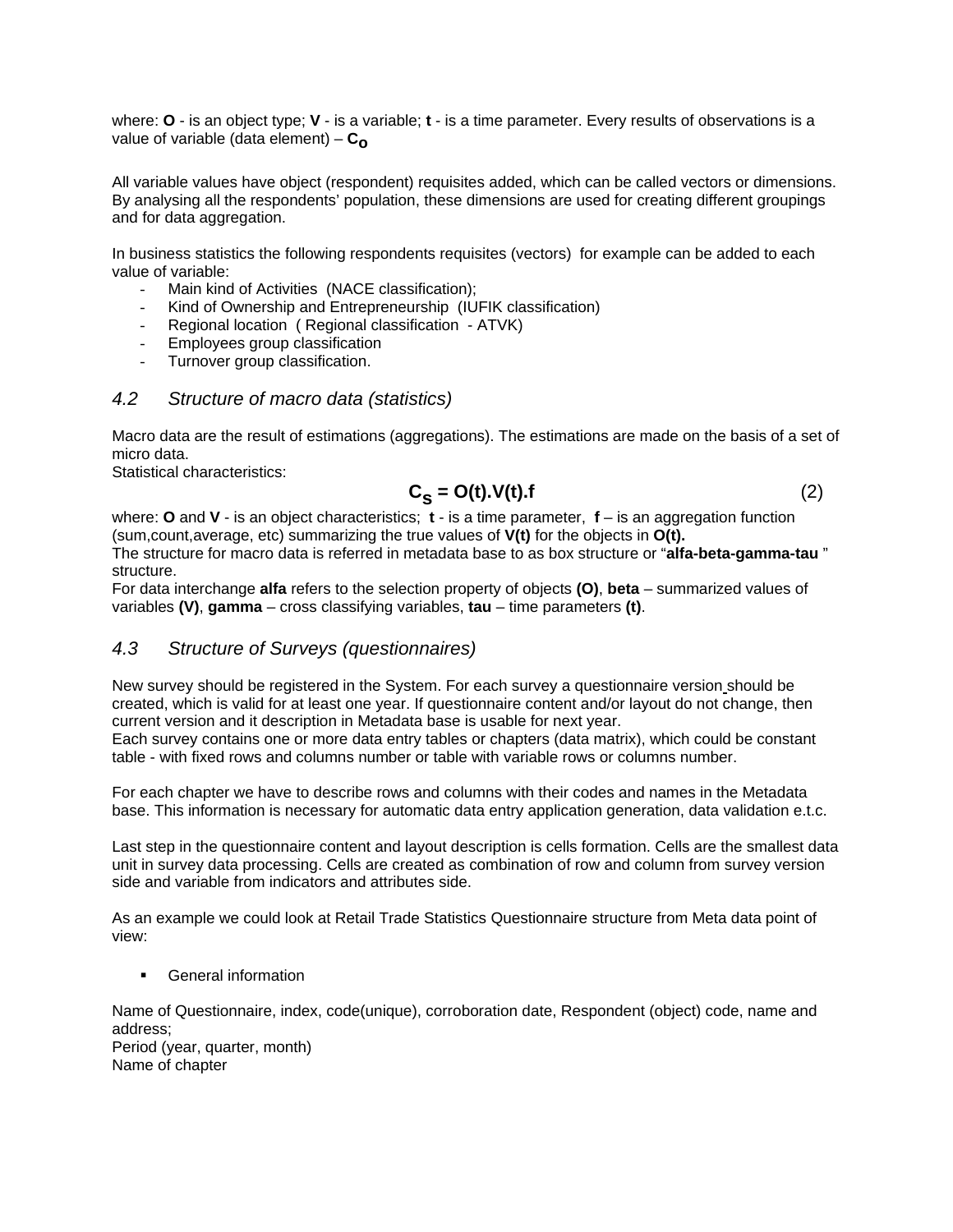• Data matrix - fixed table



Example where data matrix is with fixed number of rows and variable number of columns. Indicators of the economics activity.

| Column heading | Row<br>code | Total | Title1       | Title 2           | n | Title n-1 | Title n |
|----------------|-------------|-------|--------------|-------------------|---|-----------|---------|
| Row heading    |             |       |              |                   |   |           |         |
|                | в           | 9999  | <b>ISIC1</b> | ISIC <sub>2</sub> |   | ISIC n-1  | ISIC n  |
| Number of      | 1010        |       |              |                   |   |           |         |
| employees      |             |       |              |                   |   |           |         |
| Net turnover   | 1020        |       |              |                   |   |           |         |
| Other income   | 1030        |       |              |                   |   |           |         |

Example of the data matrix with fixed number of columns and variable number of rows. Production of Industry products.

| Product title | Product<br>Code<br>(HS or SITC) | Produced in<br>natural<br>measurement | Sailed in natural<br>measurement | Income in<br><b>USD</b> |
|---------------|---------------------------------|---------------------------------------|----------------------------------|-------------------------|
| А             |                                 |                                       |                                  |                         |
| Product 1     | 1234567                         |                                       |                                  |                         |
| Product 2     | 2345678                         |                                       |                                  |                         |
| .             | .                               |                                       |                                  |                         |
| Product n-1   | 3456789                         |                                       |                                  |                         |
| Product n     | 4567890                         |                                       |                                  |                         |

# *4.4 Creating of variables*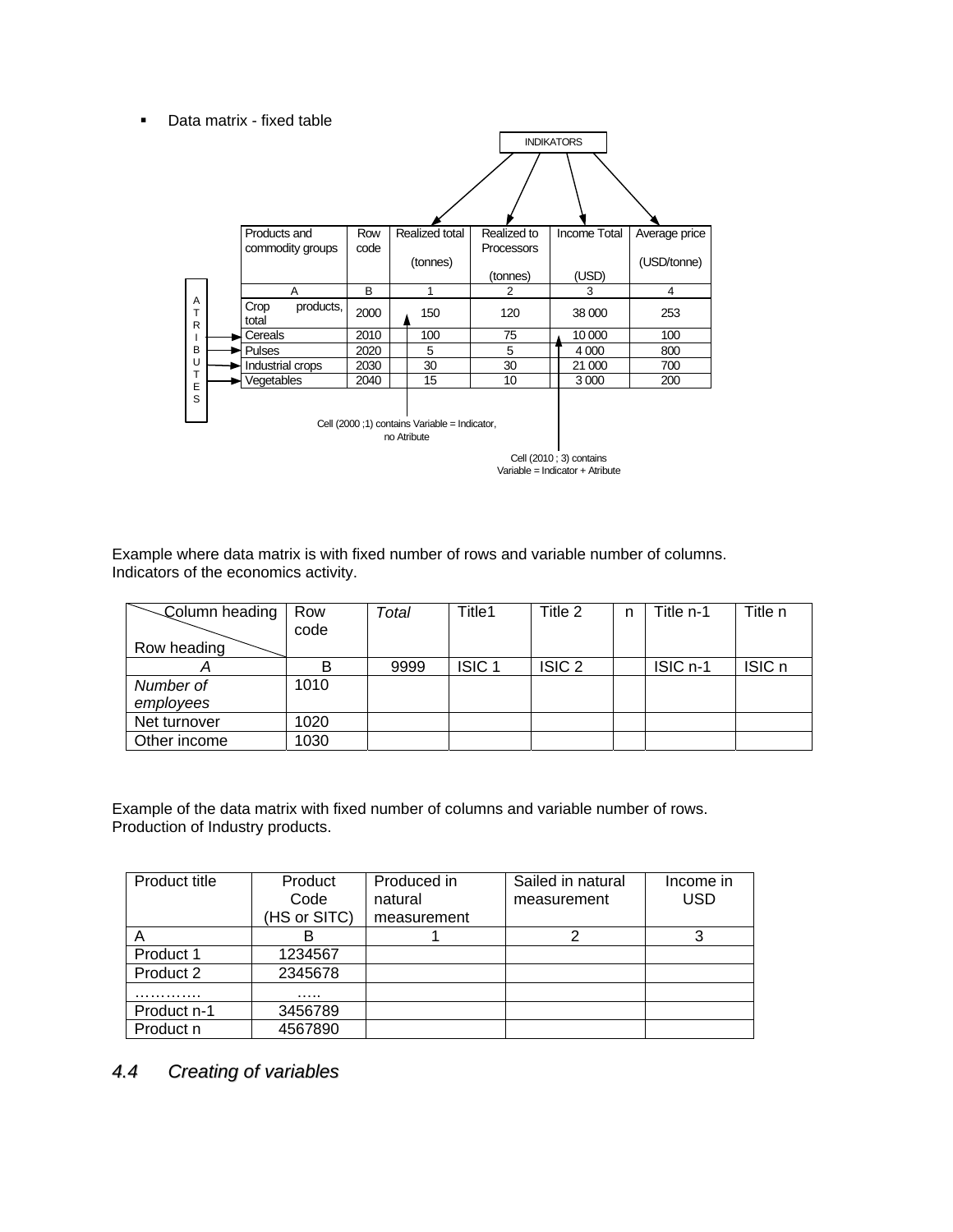#### INDICATOR + ATRIBUTE (Classification) = VARIABLE

ATRIBUTES = dimensions or vectors of INDICATORS

- Vectors always are classifications and they could be as follows:
	- Kind of activity NACE
	- Ownership and entrepreneurship IUFIK
	- **Territory and etc.**

#### Example:

| Number of employees + no attribute |                                       | $=$ Number of employees total                                 |
|------------------------------------|---------------------------------------|---------------------------------------------------------------|
|                                    | + kind of activity (NACE)             | $=$ Number of employees in breakdown<br>by kind of activities |
|                                    | + location (Territory classification) | $=$ Number of employees in<br>breakdown by territories        |

System users can easy query necessary data form Micro data / Macro data databases navigating via Metadata base. Metadata are widely used for data analysis and dissemination. Metadata base is linked at database structure model level with Micro database and Macro database (see figure 3).

Statistical survey data processing begins with survey metadata entry in the Metadata base. Each new survey should be registered in the system. For each survey it is necessary to create survey version, which is valid for at least one year with concrete content and layout. If survey content and/or layout does not change, then current survey version and it description in Metadata base is usable for the next year.

Each statistical survey contains one or more data entry tables or chapters. In Metadata base for each chapter it is necessary to describe table type. For each survey version chapter in the Metadata base describes rows and columns with their codes and names. All this information about survey version chapters, rows and columns is necessary for automatic data entry application generation, which layout looks like paper questionnaires.

Information about statistical indicators is saved in the Metadata base. In Metadata base common indicators list is stored. Indicators itself are independent from surveys. This gives a possibility to attach one indicator to several surveys and to get information about one indicator from several surveys as well.

It is possible to define attributes– classifications for each indicator in the system, which gives opportunity to describe and store indicators values in a much-detailed division. Indicators could be without attributes

When indicators and attributes are defined, it is necessary to define variables. Variables are combination of indicators and corresponding attributes. Created variables are connected to survey.

Last step in the survey content and layout description is cells formation. Cells are the smallest data unit in survey data processing. Cells are created as combination of row and column from survey version side and variable from indicators and attributes side.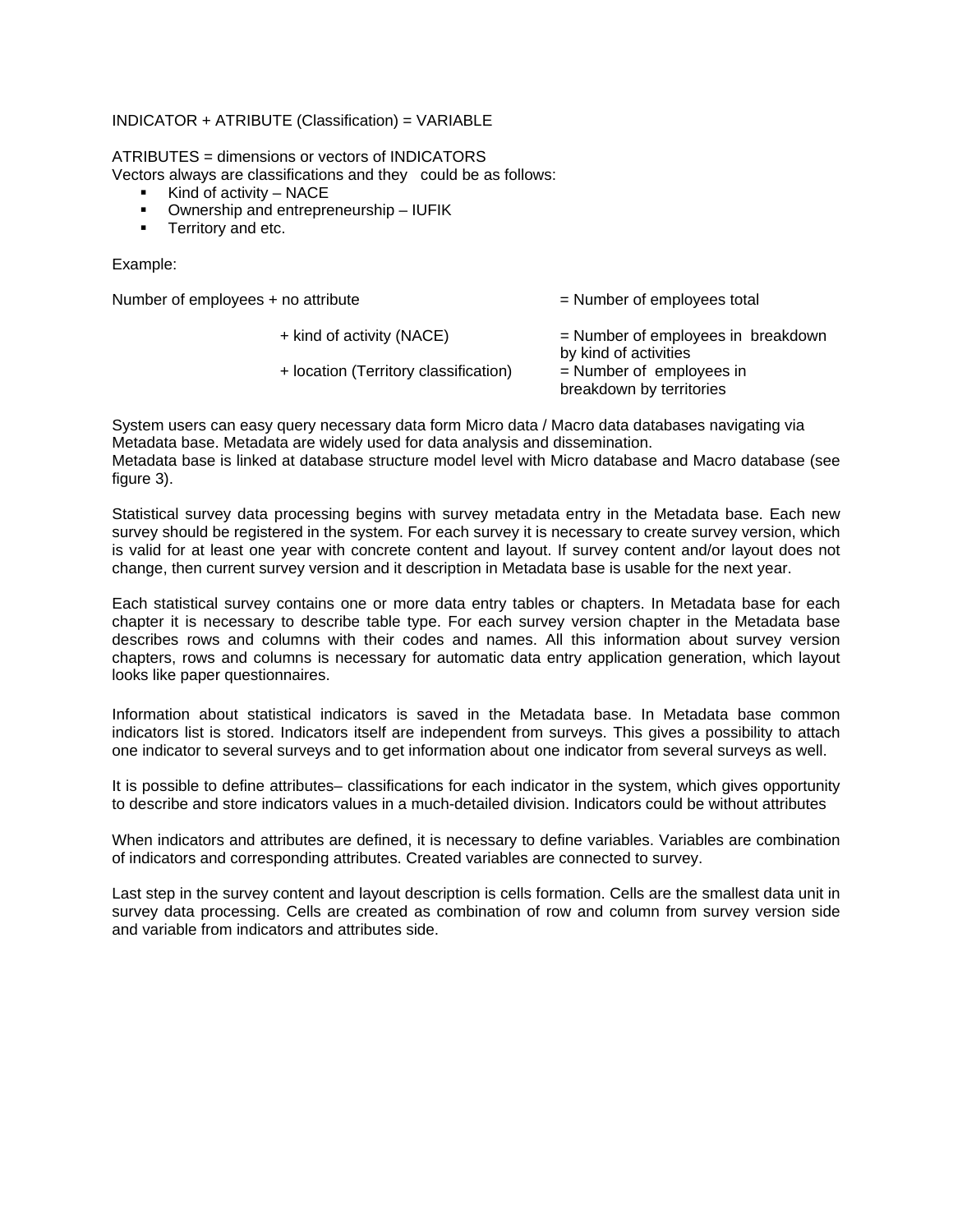

#### **Figure 3. Meta database link with Micro data /Macro databases**

All survey values from questionnaires are stored in Micro database and each value has relation to cell (from Metadata base), which describes value meaning. Also each value in Micro database has additional information about respondent, which gives current value and time period. The same situation is in Macro database, where aggregated values are stored. Each aggregated value has reference to cell (from Metadata base), reference to each value aggregation conditions (from Metadata base) and corresponding time period.

The processes chain of the statistical data production with usage of different meta data profiles are shown on Figure 4.

## **5. CONCLUSIONS**

Design of the new information system should be based on the results of deep analysis of the statistical processes and data flows.

Clear objectives of achievements have to be set up, discussed and approved by all parties involved:

- Statisticians:
- **IT** personnel;
- Administration.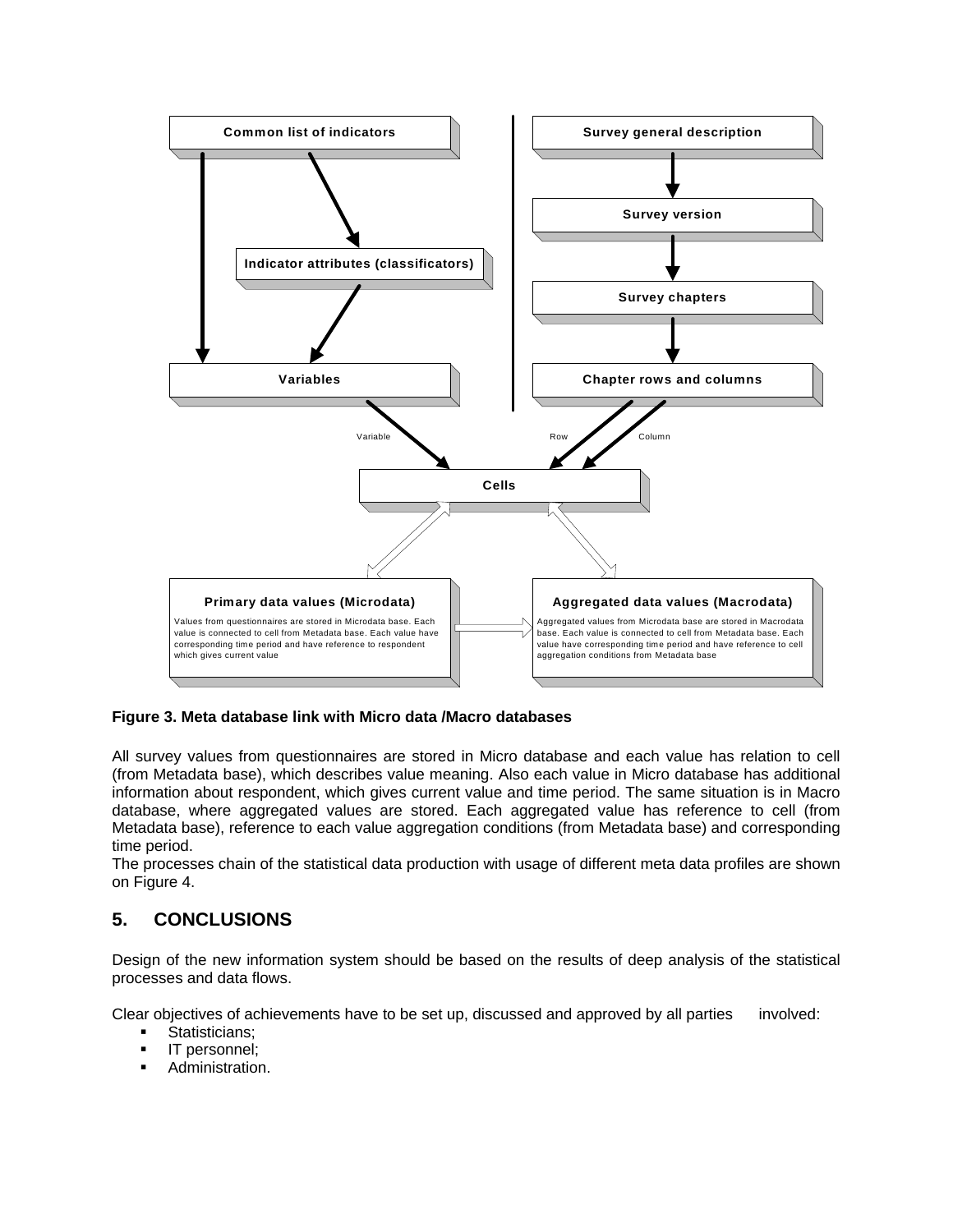

**Figure 4. Statistical data production process chain**

Initiative to move from classical stovepipe production approach to process oriented has to come from statistician's side not from IT personnel or administration.

Improvement of knowledge about metadata is one of the most important tasks through out of all process of the design and implementation phases of the project.

Clear division of the tasks and responsibilities between statisticians and IT personnel is the key point to achieve successful implementation.

To achieve the best performance of the entire system it is important to organize the execution of the statistical processes in the right sequence.

The new system is developed as really metadata driven, centralized system, where all data is stored in corporate data warehouse and which allows data processing using unified (standardised) approach for data entry and validation, data aggregation, data analysis and data dissemination for different surveys.

The high level of flexibility of the system has been achieved via using the statistical metadata as the key element of the system. Any changes in the survey content and layout can be done without participation of IT professionals and require just accordant changes in the Metadata base.

As the result of feasibility study we clearly understood, that there are some steps of statistical data processing for different surveys, which defy standardization, some survey may require complementary functionality (non standard procedures), which is necessary just for this exact survey data processing.